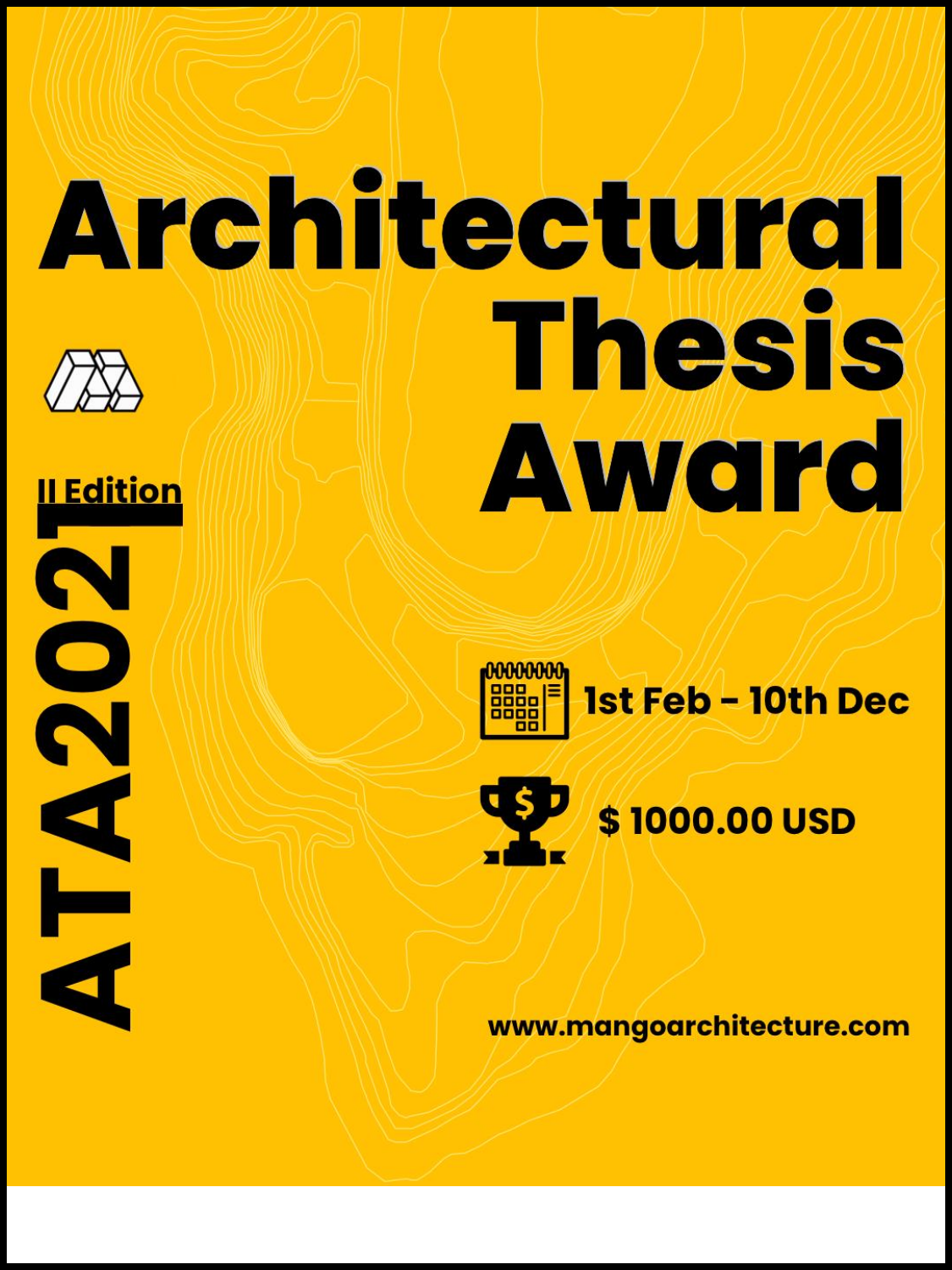## **Introduction**

2

Mango Architecture is happy to announce their second edition of the annual **Architectural Thesis Award,** after great success in ATA2020 with 350+ registrations from around the globe. The International Thesis Award, launched with the aim of promoting and giving a global platform to showcase the talents of Young Graduates and Post Graduates, acknowledging the projects amongst young and influential industry professionals.

The award includes a Prize Money of **USD 1000** equivalent to **INR 75,000** where **30 Honorable Mentions, 20 Special Mentions and Few Select Mentions** will get a chance of media publication on our media partners website and social media handles.

This award competition is open for all recent or past Undergraduate/Bachelors and Graduate/Masters candidates.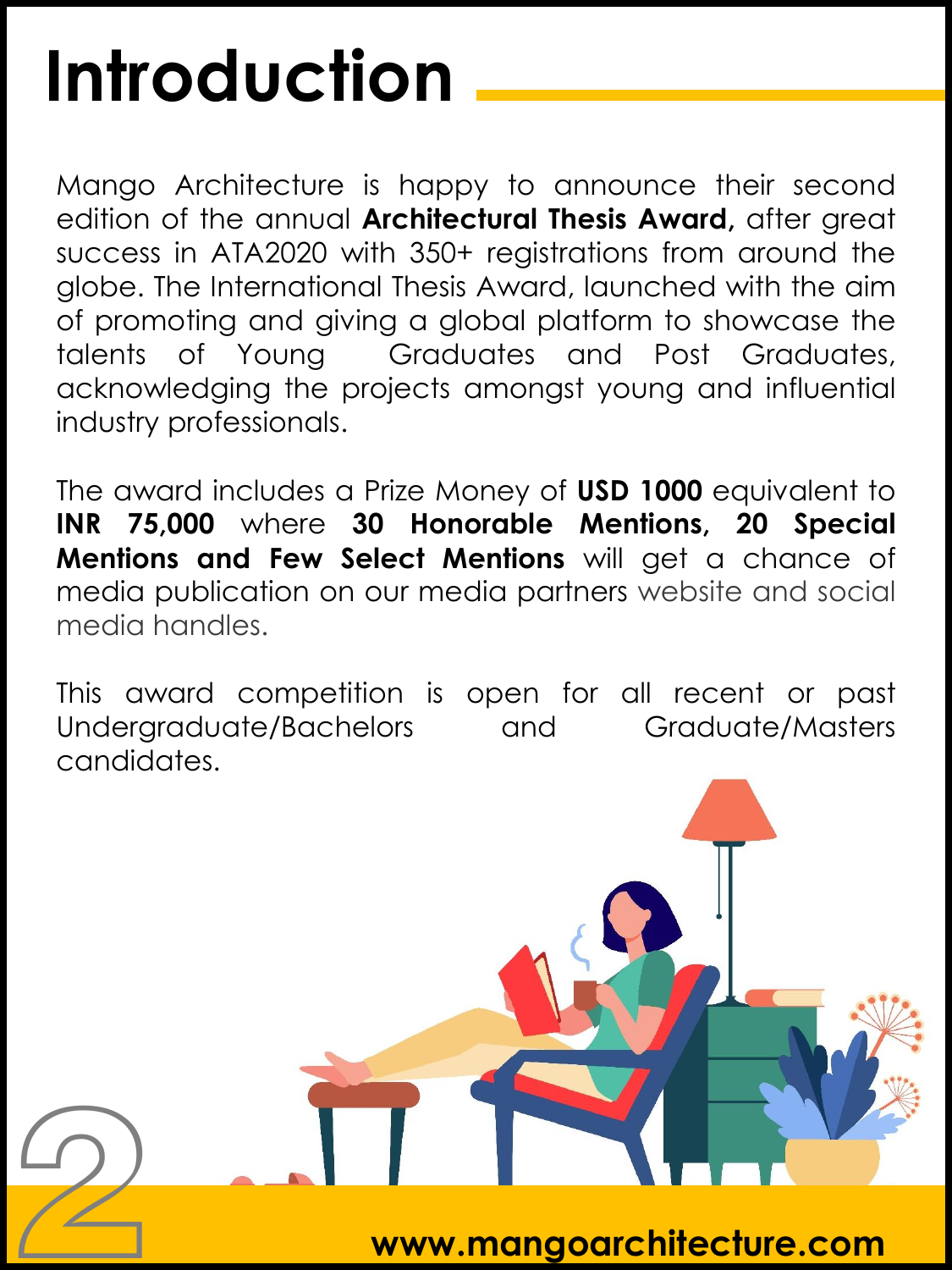## **Schedule 2021**

**01 FEB** 

Competition starts

**30 APR**  Early Bird Registration Ends

**31 JUL**  Standard Registration Ends **10 DEC** 

Late Registration Ends

**10 DEC**  Submission Deadline

**31 DEC Results** Announcement

**31 OCT**  Extended Registration Ends

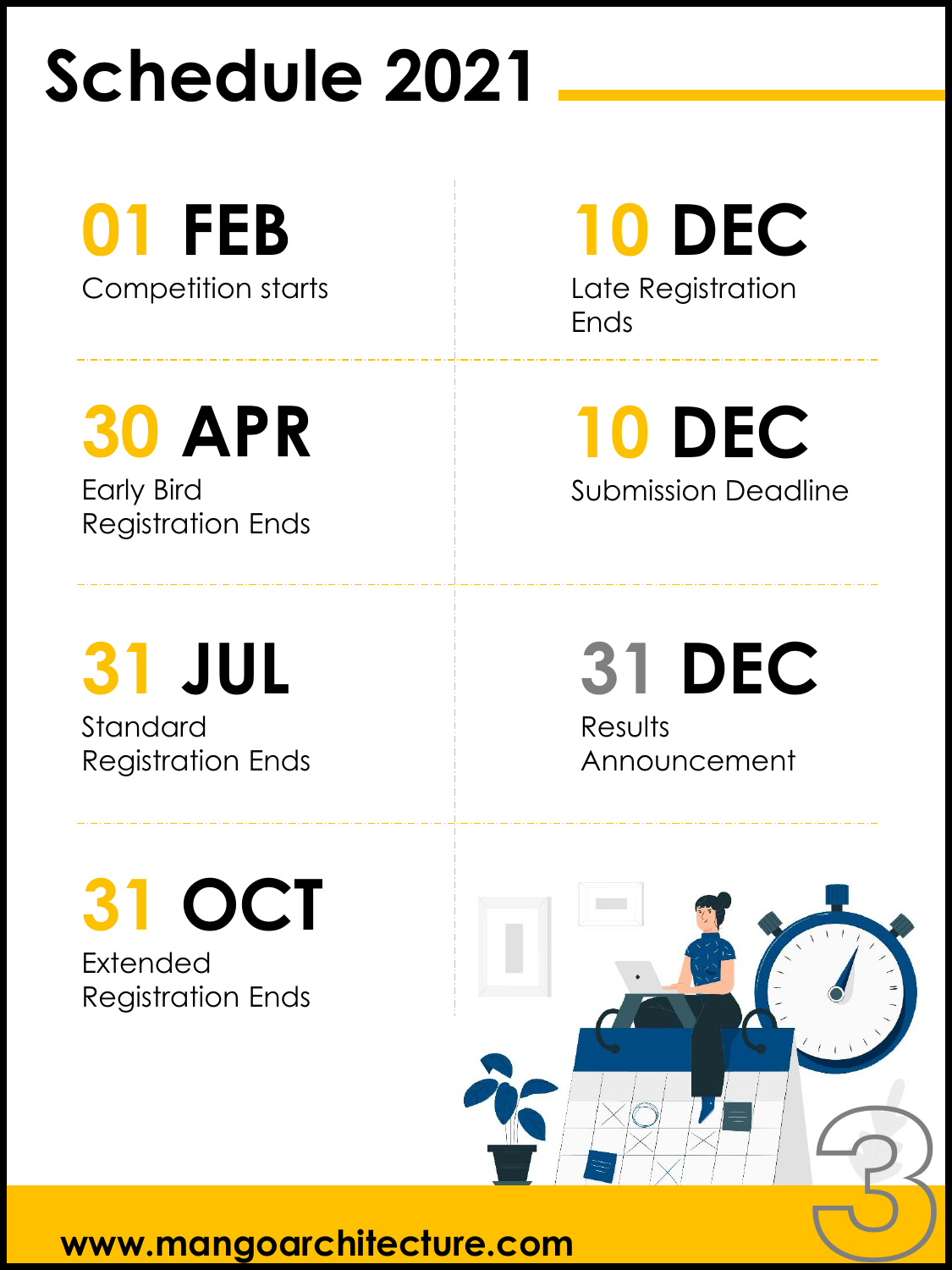# **Submission**

- The proposal to be presented on Horizontal/Landscape oriented A1/A0 boards (maximum 5 boards per registration).
- Unique Registration Code(URC) must be written in bold Century Gothic font, 15 mm in height on the top right corner of each board.
- Name of the submission files: Your Unique Registration Code(URC).pdf for example ATA2021XYZ.pdf and ATA2021XYZ.doc
- The complied pdf of all the [5]boards should be named as ATA2021XYZ.pdf
- An abstract of about 500 words submitted in A4 word file. The Abstract should be named as ATA2021XYZ.doc
- Submission may be presented using any technique of your choice (sketches, walkthrough, 3D visualizations, model photos, images, CAD drawings, etc.)
- Unique Registration Code(URC) must be the subject of the email. A 150 dpi resolution is suggested, but also bigger resolutions are allowed (as long as the file doesn't exceed 15 MB in size).

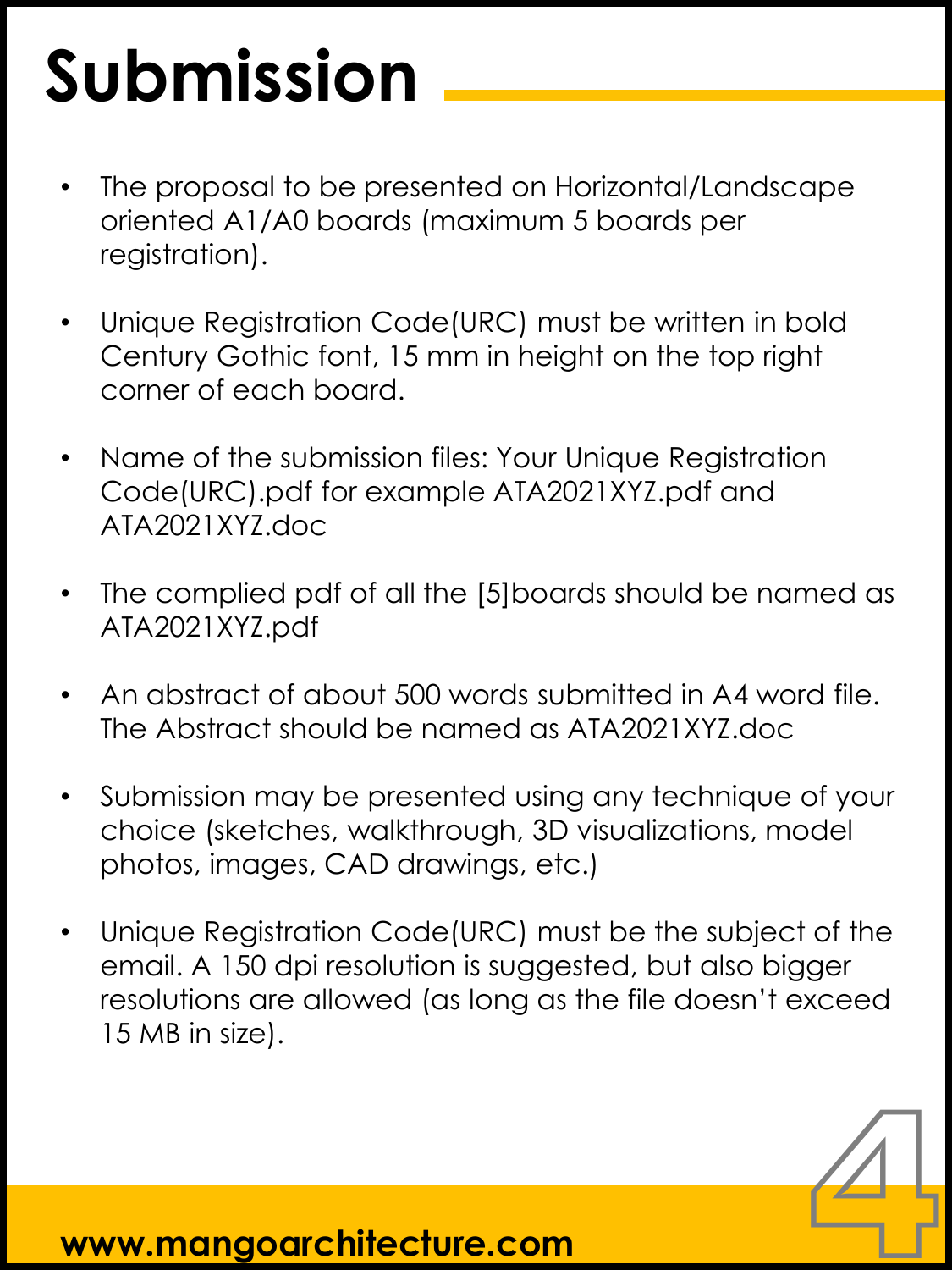# **Registration**

#### **Early Bird Registration Dates**

01 February – 30 April 2021 Indian National: INR 500 + 18% tax Foreign National: USD 10 + 18% tax

#### **Standard Registration Dates**

01 May – 31 July 2021 Indian National: INR 1000 + 18% tax Foreign National: USD 20 + 18% tax

#### **Extended Registration Dates**

01 August – 31 October 2021 Indian National: INR 1500 + 18% tax Foreign National: USD 30 + 18% tax

#### **Late Registration Dates**

01 November – 10 December 2021 Indian National: INR 2000 + 18% tax Foreign National: USD 40 + 18% tax

#### **Student Discounts**

2-5 Entries – 10% Off 6-10 Entries – 20% Off More than 10 – 30% Off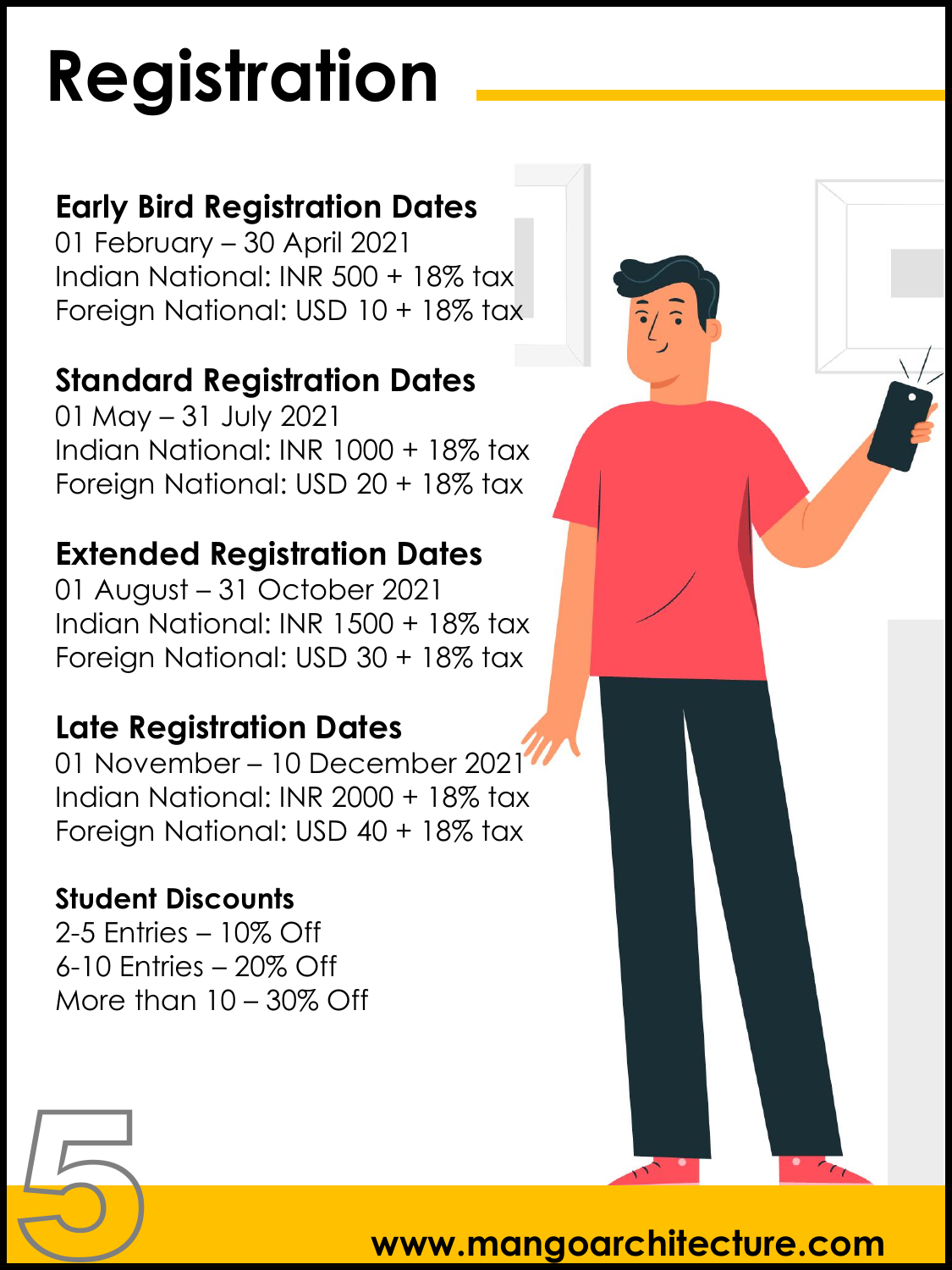# **Judging Criteria**

The winner will be the project that will stand out for the quality and the complexity of the proposal, concerning various aspects of design. In particular the following criteria will be considered in the assessment of the projects.

- **Concept:** A well driven concept of your thesis will add a point.
- **Representation:** Clearness of ideas and graphic quality and Integration with the context.
- **Board Composition**: Quality of the project and formal composition.
- **Feasibility:** Sustainability of the proposal from the environmental and feasible point.

Note: Do attach a developed statement (not more than 500 words) in .doc file (separate) describing the topic and method of study and the intellectual content of the design thesis. Should delimit the specific themes to be researched and addressed by the design project.

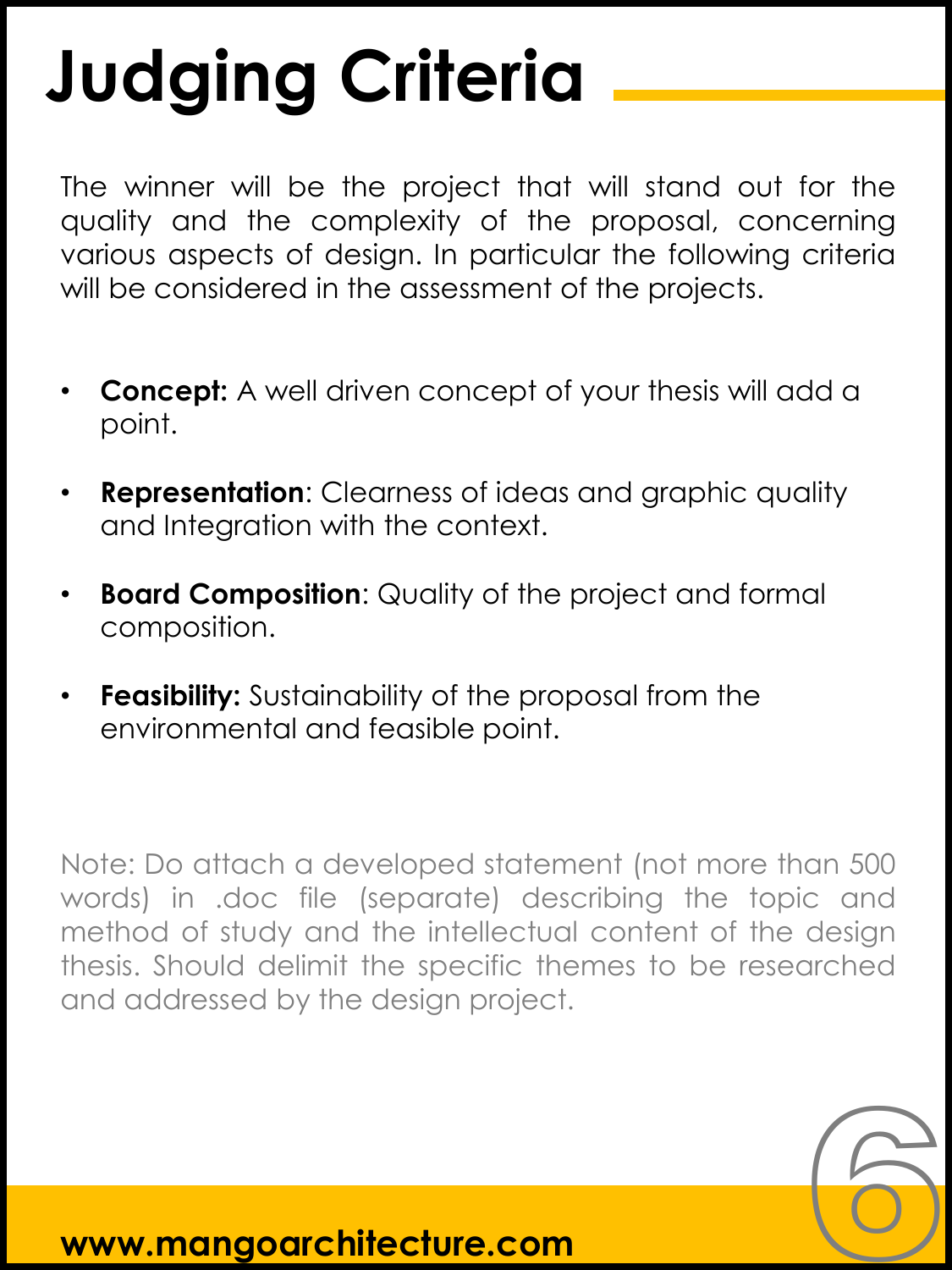#### **Awards & Prize Money**

**INR 25,000/ USD 350 + Certification + Publication + Interview**

2 文 《 1 》 《 3

**INR 35,000/ USD 500**

**+ Certification + Publication**

**+ Interview** **INR 15,000/**

**USD 150 + Certification + Publication +**

**Interview**

**30 Honourable Mentions will be selected by the jurors for publications** 

**20 Special Mentions will be selected by the jurors for publications**

**+**

**+ Few Select Mentions will be selected by the jurors for publications**

**+ E-Certificates will be mailed to all the participants**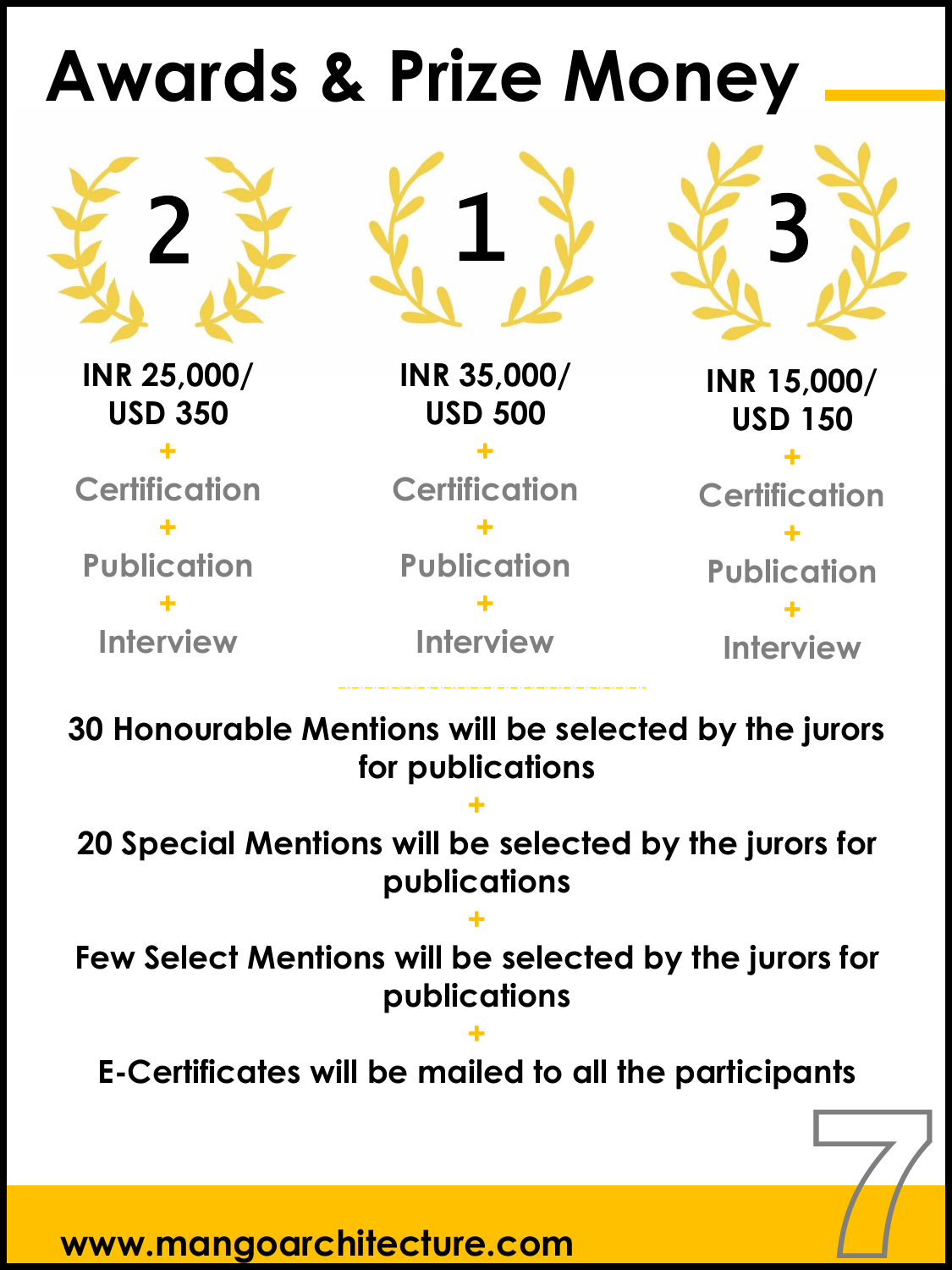## **FAQ**

- **What should the participants do in case the payments are not available in our country?**
- We request the participants to send us the queries on query@mangoarchitecture.com to get an alternate payment method link to submit the registration fee as soon as possible. We would send you all the possible payment methods.
- **How does a team receive their Unique Registration Code?**
- All the Participants will only receive the URC after completing the registration process. The URC will be mailed to your registered email address within 24 hours.
- **Who will get the certificates?**
- All registered candidates will get an e-certificate of participation in Architectural Thesis Award-2021organized by Mango Architecture.
- **What does the participant do when they don't get a unique registration code after the payment is made?**
- In case of such a problem we request you to send us your payment receipt to query@mangoarchitecture.com with the "payment receipt" as the subject of the mail.

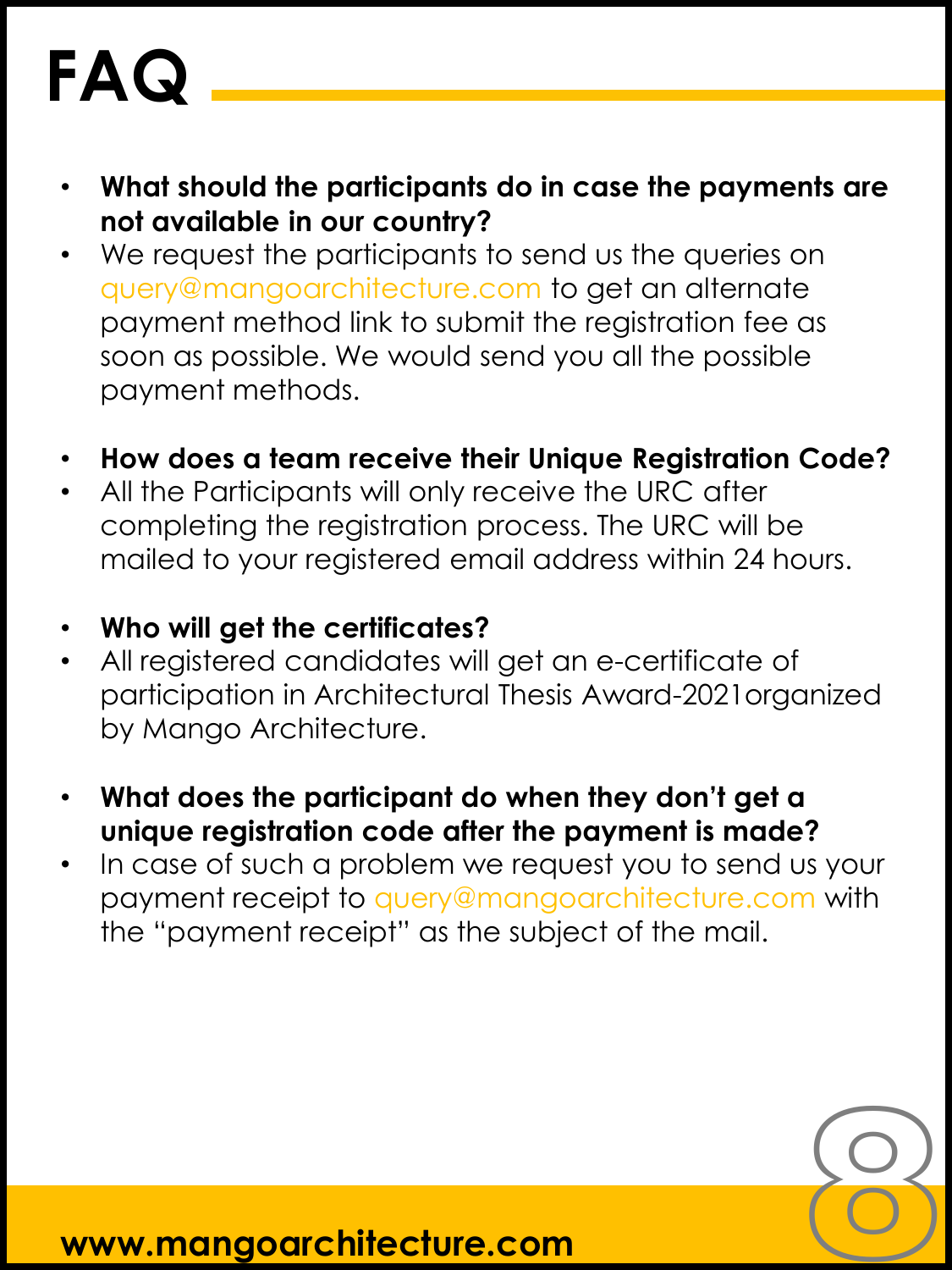## **Rules & Regulations**

Compiled set of pdf's of your thesis/project must be submitted via email to submission@mangoarchitecture.com we request our participants to mail your submission before to the submission deadline on the given email id only, otherwise, it will not be considered as submitted.

The official language of the competition is English.

If the name of the participant, or any explicit reference appears so that it is possible to associate the project to the team or its members, the proposal will be banned without any possibility of a refund.

By submitting you agree that we may use your submission(s), fully credited, for promotional purposes on our websites and/or marketing collateral. We will retain all copyrights to your work.

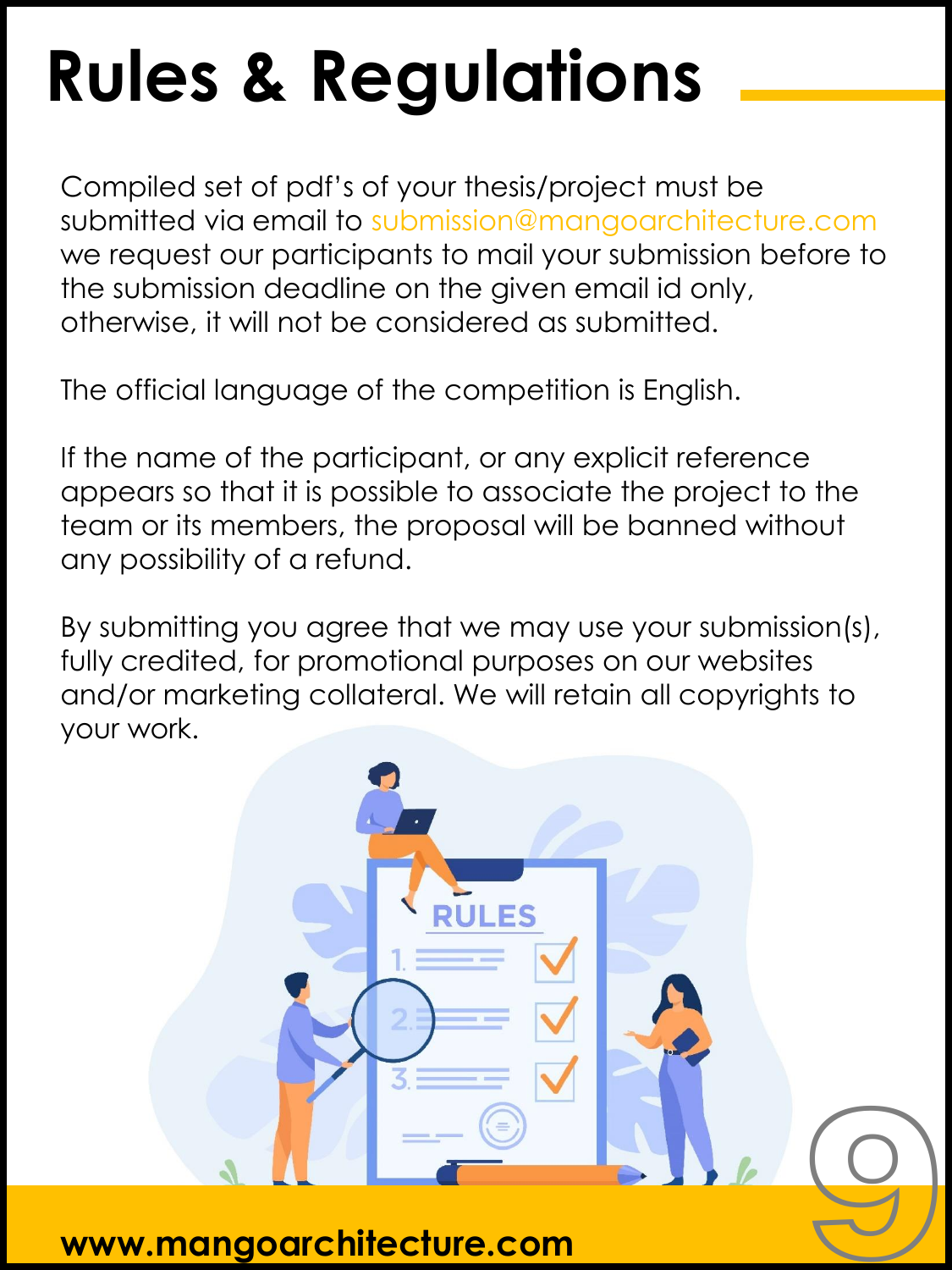## **Rules & Regulations**

Once the registration is confirmed and the payment is received, the registration fee cannot be reimbursed. Participation assumes acceptance of the regulations.

Participants can be from any batch or year are most welcome as there is no specific calendar year for our Thesis Award Competition. Participants can also submit there Bachelor's and Master's thesis separately for nominations by registering themselves for both the submissions.

In case you still have questions related to the brief and the competition, please send them to query@mangoarchitecture.com with your "competition query" as the subject of the mail elsewhere it will not be entertained.

The participants should not contact the jury under any circumstances.

Participation in the ATA2021 implies full consent and acceptance of the 'terms and conditions' and 'privacy policy' by the Organizers.

All deadlines will be calculated at UTC +05:30; IST 11:59 PM

10

Mango Architecture reserves the right to modify the schedule of the competition if deemed necessary.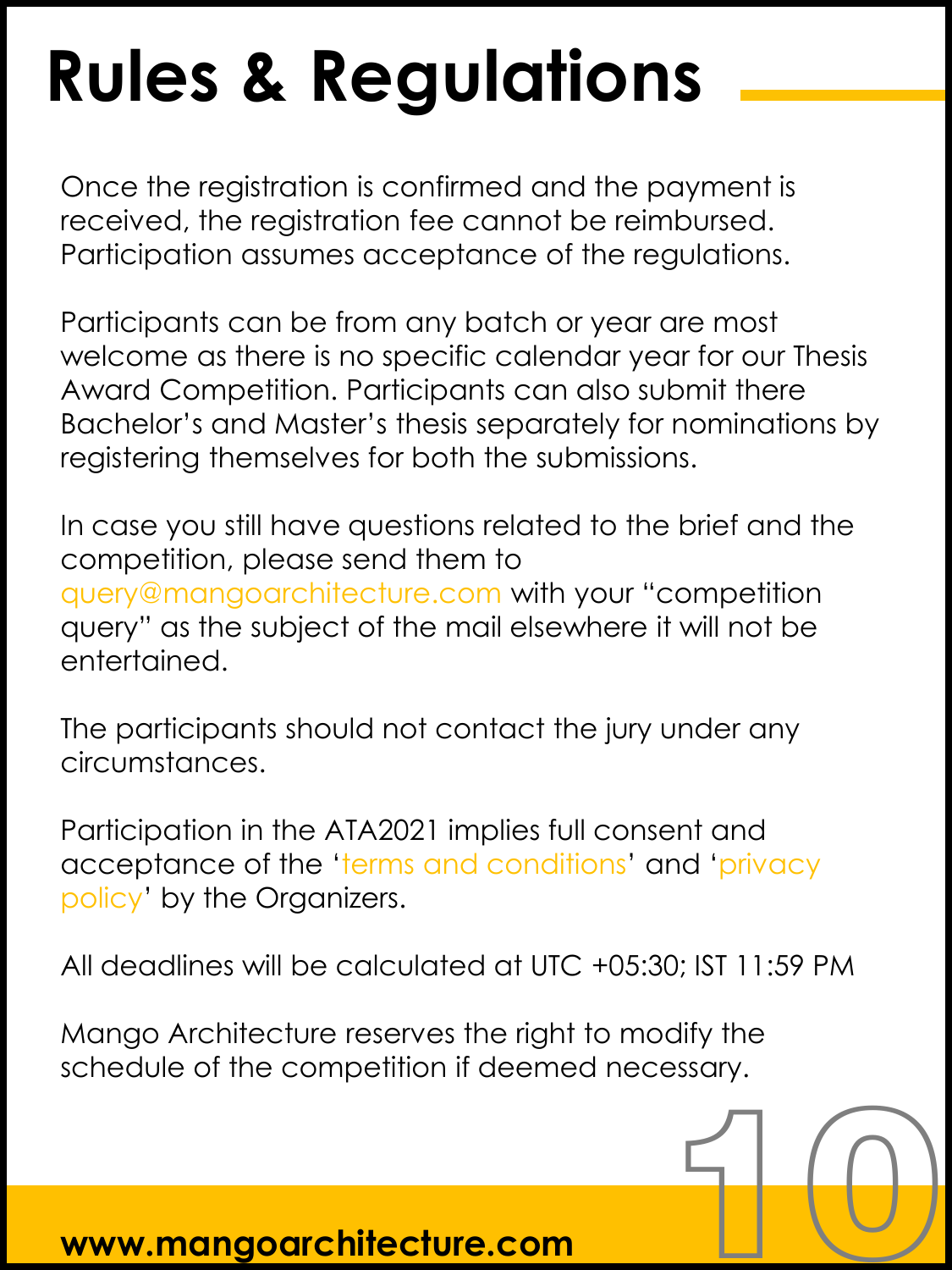### **Terms & Conditions**

The Competition is open for all Students, Working Professionals including Architects, Planners, Urban Planners and Design Students.

Entries are invited from all the nations.

There are no restrictions on submitting entries that have been submitted to other competitions or previously published in public as long as that project isn't a winning entry.

Participants Unique Registration Code(URC) will be provided by Mango Architecture within 24 hours after your successful online payment process through our secured payment gateway Razor Pay/PayPal method.

Your Unique Registration Code(URC) is the only means of identification of a team/individual as it is an anonymous competition.

It is possible to amend or update any information related to your registration including the names of team members once registered, mail us on connect@mangoarchitecture.com

To encourage participation from same school/university, we have added discounts for groups. You can mail us at query@mangoarchitecture.com for the discounted registration fee structure.

 $\begin{picture}(20,20) \put(0,0){\line(1,0){155}} \put(15,0){\line(1,0){155}} \put(15,0){\line(1,0){155}} \put(15,0){\line(1,0){155}} \put(15,0){\line(1,0){155}} \put(15,0){\line(1,0){155}} \put(15,0){\line(1,0){155}} \put(15,0){\line(1,0){155}} \put(15,0){\line(1,0){155}} \put(15,0){\line(1,0){155}} \put(15,0){\line(1,0){155}} \$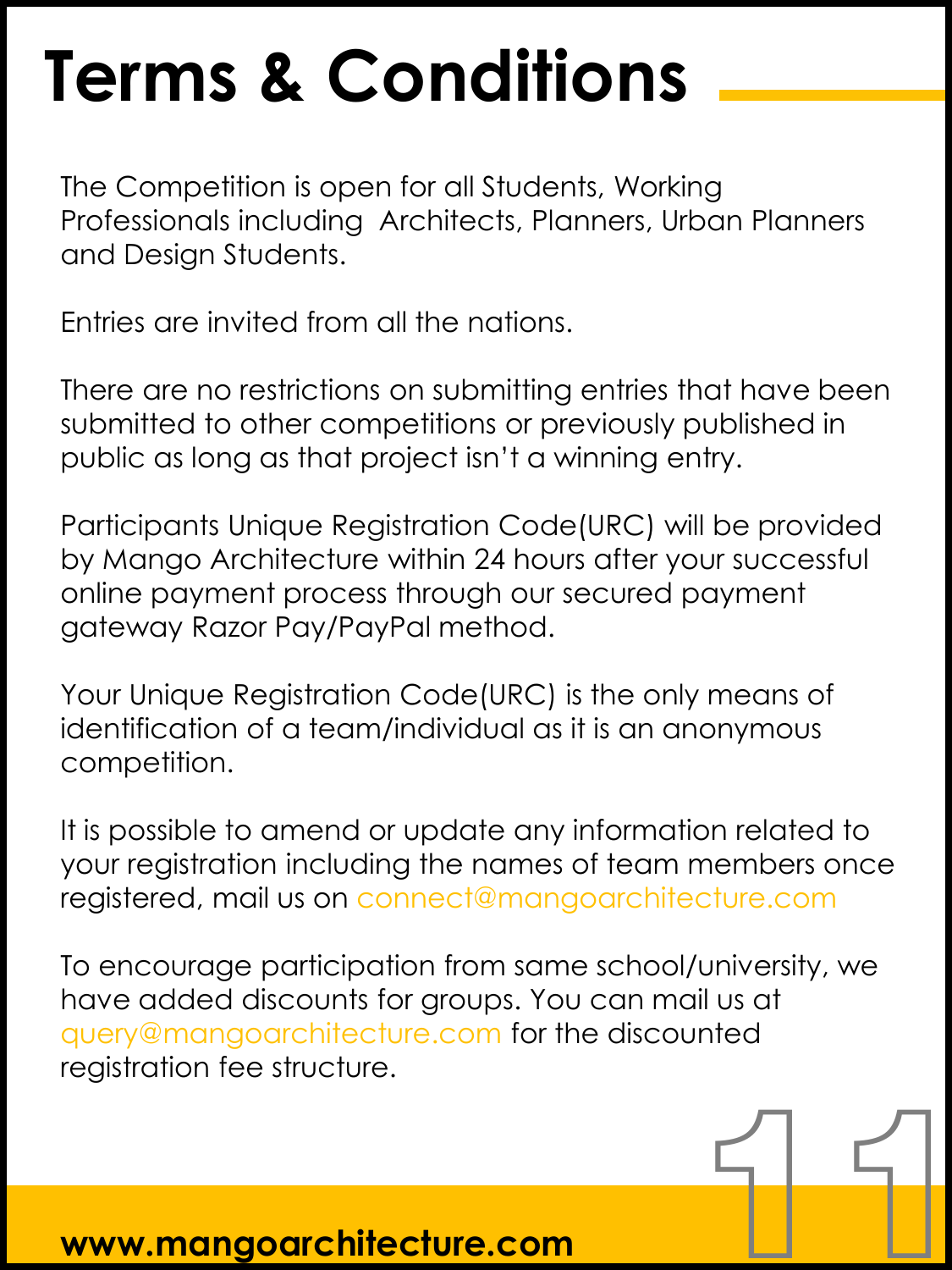## **Media Partners**

We are now associated with the world-leading architecture media websites as our media partners for publishing competitions and results on their websites.